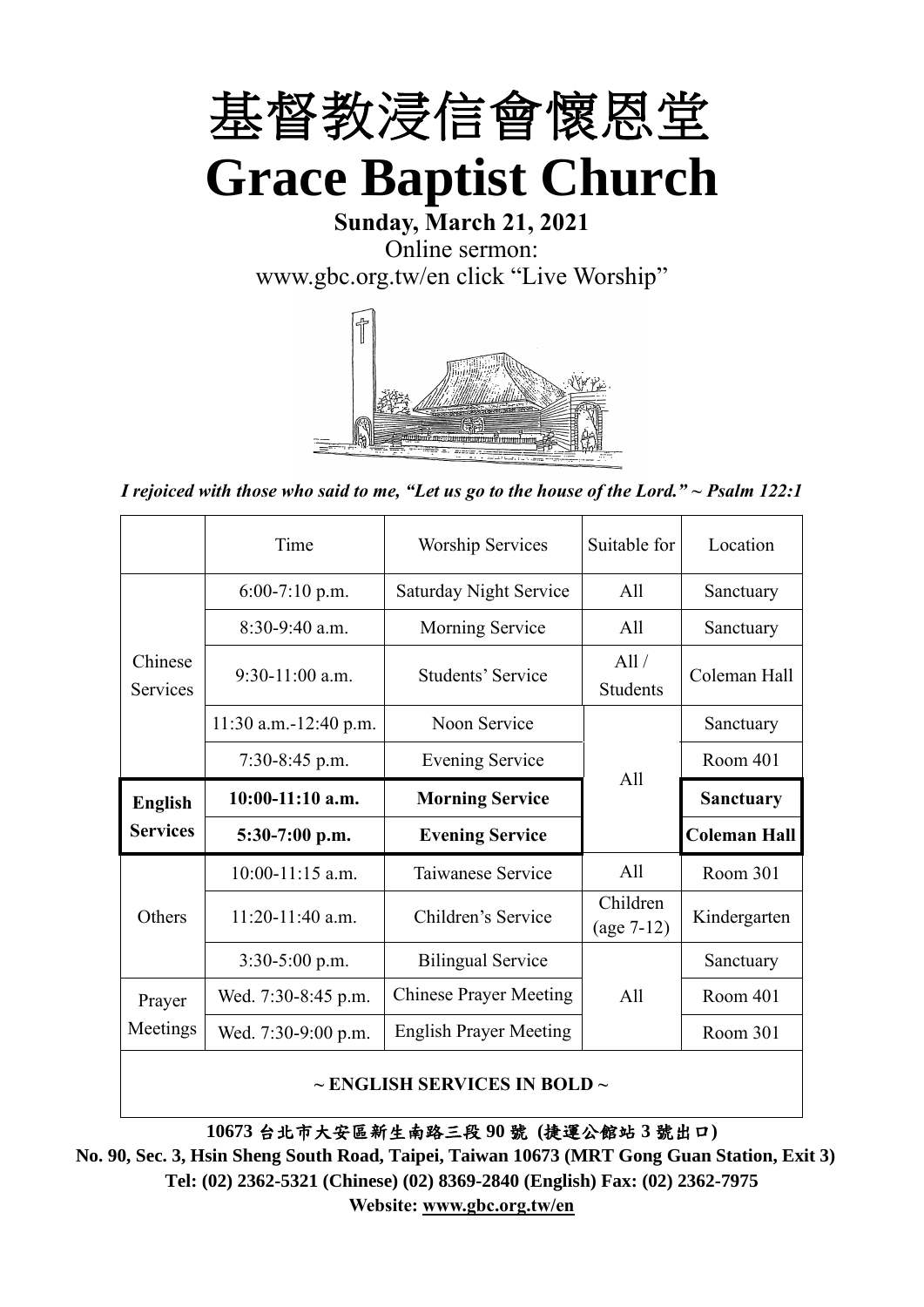#### **Welcome to Grace Baptist Church English Congregation. Thank you for choosing to worship with us and celebrate the glory of our Lord.**

|                                     | Morning Worship Service - 10:00 a.m.<br>Sunday, March 21, 2021 (Sanctuary) |                      |
|-------------------------------------|----------------------------------------------------------------------------|----------------------|
| Prelude                             |                                                                            | Vicky Lin            |
| Greeting/Prayer                     |                                                                            | Anne Tan             |
| Worship through Music               | "Turn Your Eyes"<br>"Living Hope"                                          |                      |
| Pastoral Prayer                     |                                                                            | Pastor Nick Brideson |
| Worship through Music               | "In Christ Alone (My Hope is Found)"<br>"You Alone Can Rescue"             | Anne Tan             |
| <b>Offertory Prayer</b>             |                                                                            | Amanda Lou           |
| Tithes and Offerings                |                                                                            |                      |
| Doxology                            |                                                                            |                      |
| Special Music                       | "My Savior; My God"                                                        | Hallel Singers       |
| Pray for Our Church (Announcements) |                                                                            | Minister Kevin Wang  |
| <b>Scripture Reading</b>            | Isaiah $59:1-8$                                                            |                      |
| Message                             | The Nature of Sin                                                          | Pastor Nick Brideson |
| <b>Response Song</b>                | "Love Lifted Me"                                                           |                      |
| Benediction                         |                                                                            |                      |
| Welcome                             |                                                                            |                      |
| Closing Song                        | "As the Lord Is with Us"                                                   | Anne Tan             |
| Postlude                            |                                                                            | Vicky Lin            |
|                                     | Nursery care is available in the "Cry Room" at the back of                 |                      |

the Sanctuary during the Morning Worship Service.

|                          | Evening Worship Service - 5:30 p.m.<br>Sunday, March 21, 2021 (Coleman Hall) |                             |
|--------------------------|------------------------------------------------------------------------------|-----------------------------|
| Prelude                  |                                                                              | Joyce Pan                   |
| Prayer                   |                                                                              | Minister Kevin Wang, Leader |
| Worship through Music    | "Saved My Soul"                                                              |                             |
| Greeting                 |                                                                              | Minister Priscilla Liao     |
| Pastoral Prayer          |                                                                              | Pastor Nick Brideson        |
| Worship through Music    | "Forgiven"                                                                   | Minister Kevin Wang, Leader |
|                          | "How Deep the Father's Love for Us"                                          |                             |
|                          | "All My Ways Are Known to You"                                               |                             |
| <b>Offertory Prayer</b>  |                                                                              | Kirsten Burgess             |
| Tithes and Offerings     |                                                                              |                             |
| Pray for Our Church      |                                                                              | Minister Priscilla Liao     |
| <b>Scripture Reading</b> | Isaiah 59:1-8                                                                |                             |
| Message                  | The Nature of Sin                                                            | Pastor Nick Brideson        |
| <b>Response Song</b>     | "Turn Your Eyes"                                                             |                             |
| <b>Closing Prayer</b>    |                                                                              |                             |
| Welcome                  |                                                                              |                             |
| Closing Song             | <i>"All My Ways Are Known to You"</i> Minister Kevin Wang, Leader            |                             |
| Postlude                 |                                                                              | Joyce Pan                   |
|                          | <b>Our Vision Is to Spread the Gospel</b>                                    |                             |
| To achieve this, we aim: |                                                                              |                             |

⚫ To become a house of prayer

● Through prayer, to build the body of Christ<br>● From the body to do the work of mission in

⚫ From the body, to do the work of mission in Taipei, Taiwan, and neighboring countries *"but you will receive power when the Holy Spirit has come upon you; and you shall be My witnesses both in Jerusalem, and in all Judea and Samaria, and even to the remotest part of the earth." -* Acts 1:8 (NASB)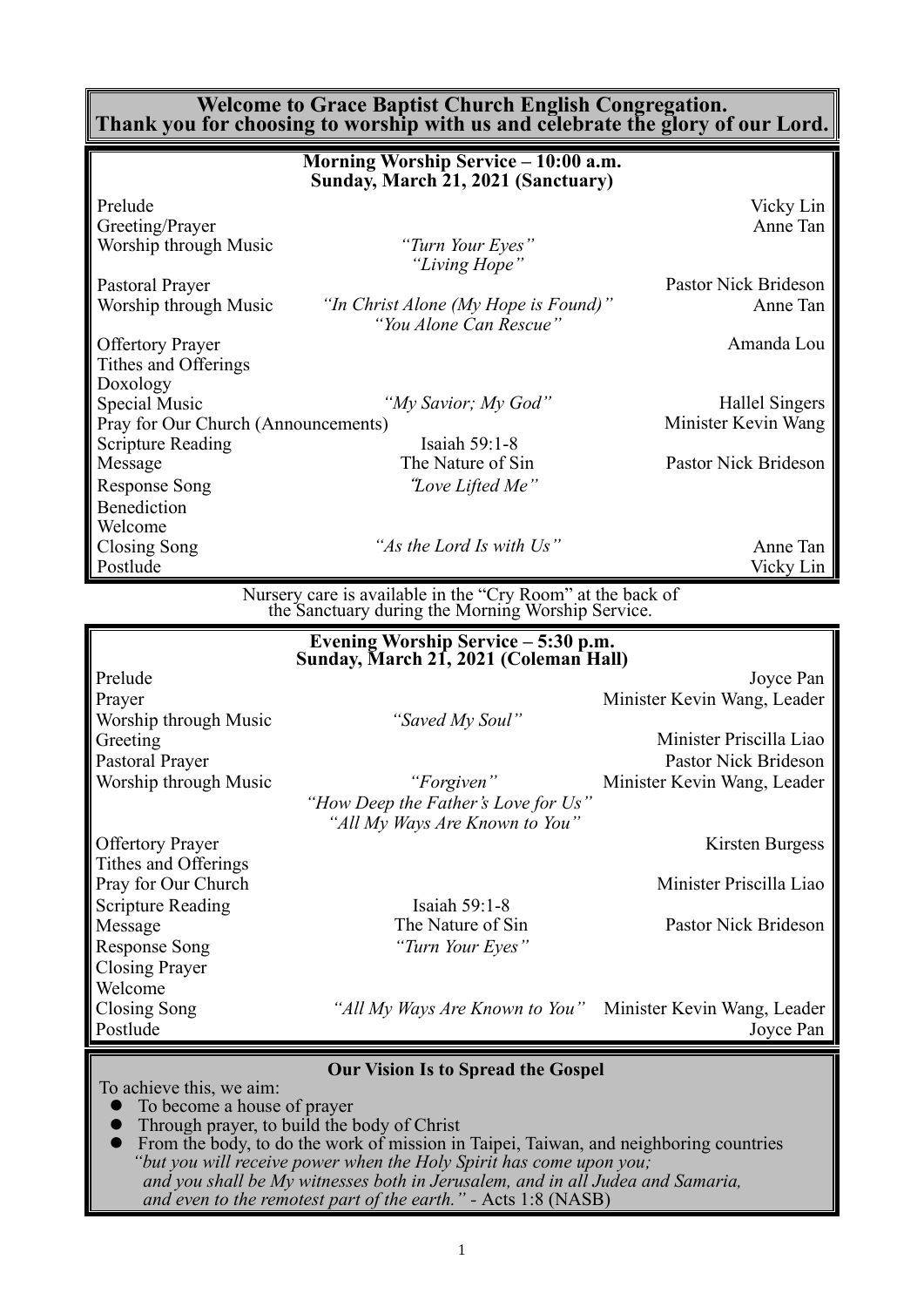# **Sermon Topic: The Nature of Sin Scripture: Isaiah 59:1-8**

**Speaker: Pastor Nick Brideson March 21, 2021 Scripture: Isaiah 59:1-8 (NASB)**  $<sup>1</sup>$  Behold, the LORD'S hand is not so short</sup> That it cannot save; Nor is His ear so dull That it cannot hear. <sup>2</sup> But vour iniquities have made a separation between you and your God, And your sins have hidden His face from you so that He does not hear. <sup>3</sup> For your hands are defiled with blood And your fingers with iniquity; Your lips have spoken falsehood, Your tongue mutters wickedness. <sup>4</sup> No one sues righteously and no one pleads honestly. They trust in confusion and speak lies; They conceive mischief and bring forth iniquity. <sup>5</sup> They hatch adders' eggs and weave the spider's web; He who eats of their eggs dies, And from that which is crushed a snake breaks forth. <sup>6</sup> Their webs will not become clothing, Nor will they cover themselves with their works; Their works are works of iniquity, And an act of violence is in their hands. <sup>7</sup> Their feet run to evil, And they hasten to shed innocent blood; Their thoughts are thoughts of iniquity, Devastation and destruction are in their highways. <sup>8</sup> They do not know the way of peace, And there is no justice in their tracks; They have made their paths crooked, Whoever treads on them does not know peace. **Notes:**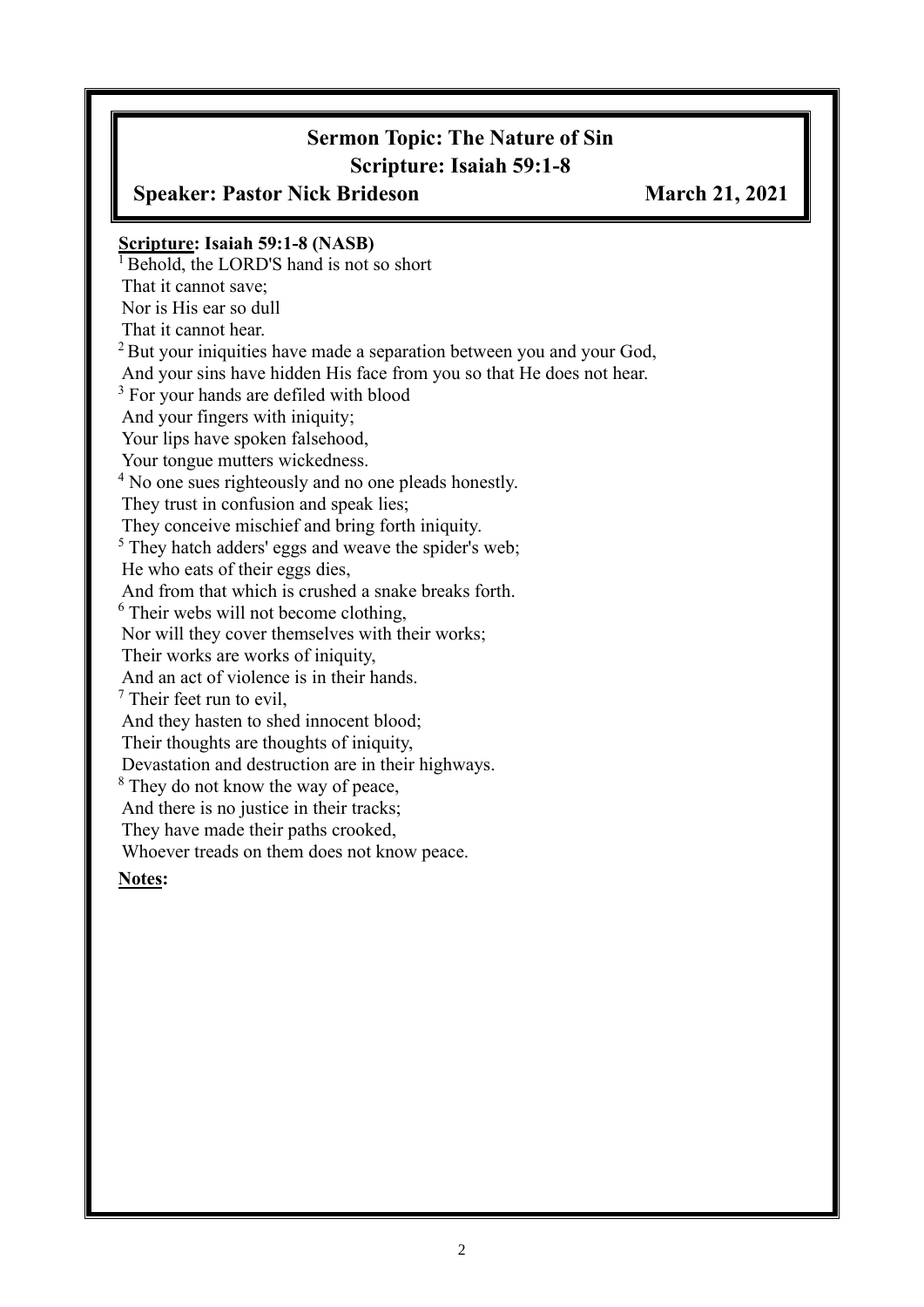# **Wednesday Night Prayer Meeting**

*"My house shall be called a house of prayer" (Matthew 21:13)*

Let us be a church of prayer. Come and pray with brothers and sisters in Christ 7:30 - 9:00 p.m. every Wednesday in Room 301. Go directly to the physical Prayer Meeting or email Minister Priscilla (priscilla@gbc.org.tw) for how to join the Zoom Prayer Meeting. Email prayer requests to Minister Priscilla.

Prayer Focus for this coming Wednesday: *The Lost*

## **Child Dedication**

*"Children are a heritage from the LORD, offspring a reward from him.* (Psalm 127:3)

Child dedication will be held during the Morning Service on May 9. It is to dedicate children between the ages of 0-6 years old. Deadline for registration is **April 25**.

The dedication signifies the parents' acknowledgement of their child as a gift from God and their role as a caretaker by God's grace. It also represents the



parents' commitment to raising their child according to God's Word and His Way in a Christian home and a church family. Through the dedication, the parents and the church family also pray for God's blessings to be showered upon the child and ask God to guide and guard the child's life. Any Christian family with at least one of the parents being a Christian and who has been regularly attending GBC is welcome to register and dedicate their child.

Please email SueJenny Hsu [\(suejenny@gbc.org.tw\)](mailto:suejenny@gbc.org.tw) to register with the following information: 1. Parents' names, cell phone number, email address

2. Child's name, gender, date of birth

## **Alpha Class: New Series**

Alpha class is taking a 7-week series entitled "*Who Is Jesus?*" Using the Gospel of John, the class will study what Jesus said about himself and the evidence for his claims. All study materials are provided.

Alpha is a class for non-Christians who are interested in learning about Christianity. It meets on Sundays from 11:30 a.m. - 12:30 p.m. in the Calvary Room (Floor 2.5 using the stairs next to the information desk).

### **Chinese Young Career Ministry Seminar: "Secret of the Unicorn"**

**Time/ Date/ Location:** 1:00 – 3:00 p.m.; Sunday April 11; Coleman Hall

**Speaker:** Eric Yang (Founder of TutorABC)

The seminar (in Chinese) will introduce the importance of digital analysis with principals instead of regulations, using TutorABC as an example. The speaker, Eric Yang, earned a PhD degree in Chemistry, and TutorABC is the first in-person online education institute for 20 years whitch contributes to changing education through the technology. To participate, please see the flyer (in Chinese).

# **2021 Children's Art Festival**



*Children are a blessing from God, and parents are the glory of children!* By God's grace, children are born to their parents as their most precious gift. This year, let children learn from Jesus and share love with other people.

On May 8th (Saturday), the annual Children's Art Festival will resume and be held at Grace Baptist Church. It will start at 11:00 a.m. and end at 4:00

p.m. We will collect children's art works from children aged between kindergarten and 18 years old before *April 16*. Children can now start planning what to show or exhibit on that day.

Registration forms and details are available at the front desk. If you have any questions, please contact Jean Tang at [jean@gbc.org.tw.](mailto:jean@gbc.org.tw)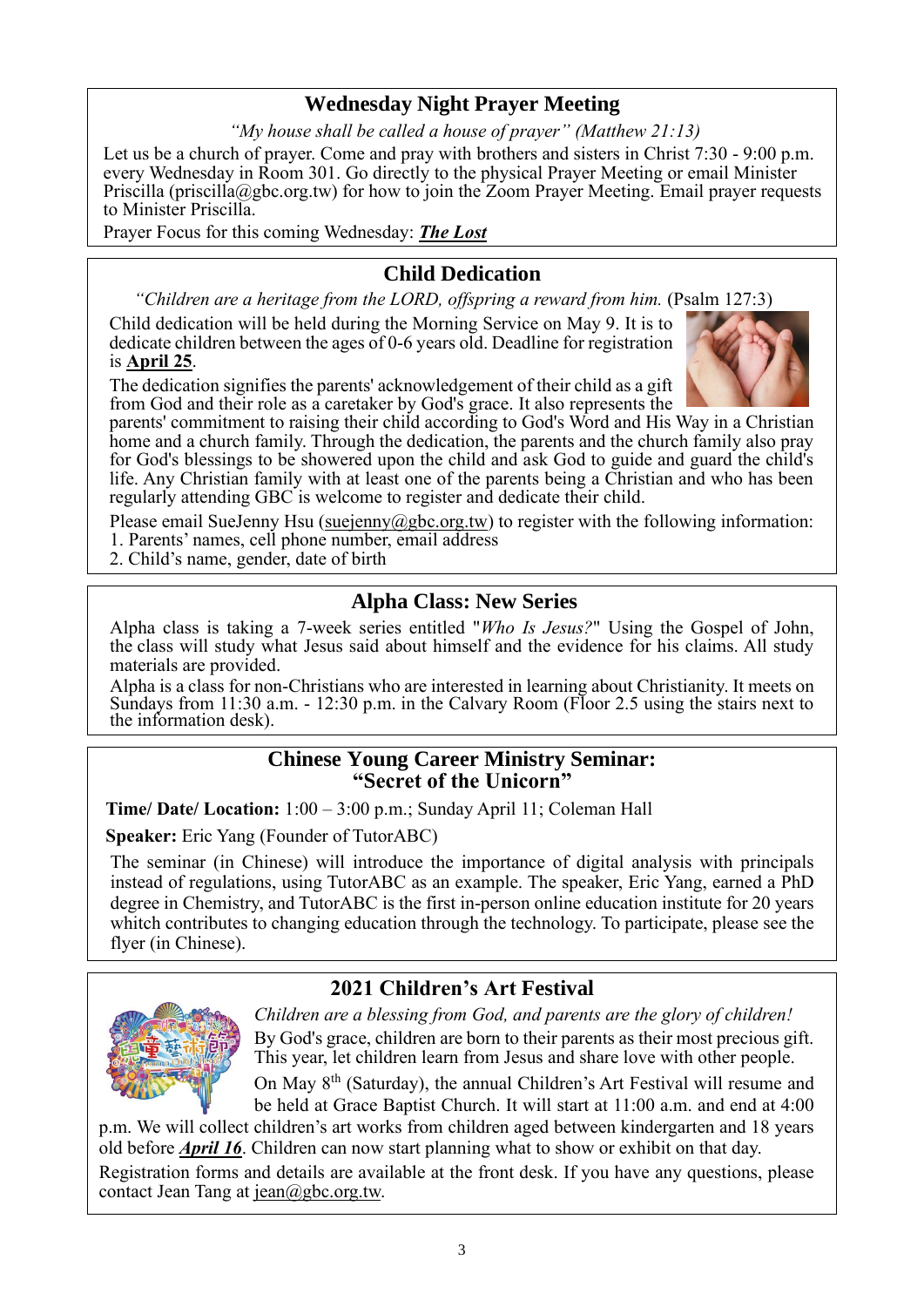## **New Members' Class TODAY**

If you are applying for baptism on April 25 (or you are interested in becoming a member of GBC) you need to attend a New Members' Class.

Our next New Members' class is *TODAY*, from 4:00 to 5:00 p.m. in Room 307. It is a one-time only class and is currently held every 3 months. Please go directly to the class and bring ONE 2-inch ID picture for the registration form.

# **Taitung Mission Trip Team Members Needed**

Team members for the Taitung VBS Mission Trip are needed. The trip will be held August 17- 21. Team members are needed in four sites: Music, Mission, Bible Story, and Crafts.

### **Requirements for Applicants:**

- GBC members
- Able to teach in Chinese and English
- VBS experience is preferred, but not a must
- Able to attend all 5 training sessions

The application forms (with guidelines) are available at the stand on the 1st floor close to the elevator (next to the door leading to the deck) and at the front desk. Please submit your completed application to the front desk or SueJenny *TODAY, March 21*.

# **Tax Receipts**

GBC church office will send out annual offering/donation receipts for 2020 from  $April 1$  to  $April 20$ .

# **COVID-19 Precaution**

- <sup>◼</sup> Wear a mask. Check temperature at the front door. Wash hands frequently.
- <sup>◼</sup> See a doctor and stay home if you have a fever and cough.
- <sup>◼</sup> No buffet-style food in groups/meetings inside GBC.
- <sup>◼</sup> Leaders of all meetings should keep an attendance record.
- <sup>◼</sup> Fill out the seating form when joining a worship service.
- <sup>◼</sup> Take your bulletin home or put it in boxes marked "Bulletin RECYLE".

All people who arrive in Taiwan from overseas MUST self-quarantine for 14 days. During your quarantine, GBC welcomes you to join our worship via the Internet.

| Easter Events ~ Please invite your friends ~ |                                                                    |  |  |  |
|----------------------------------------------|--------------------------------------------------------------------|--|--|--|
| <b>Sunday, March 28</b>                      |                                                                    |  |  |  |
| $10:00$ a.m. (Sanctuary)                     | <b>English Choir Easter Presentation</b>                           |  |  |  |
| <b>Wednesday, March 31</b>                   |                                                                    |  |  |  |
| 7:30 p.m. (Room 301)                         | <b>Passion Week Prayer Meeting</b>                                 |  |  |  |
| Friday, April 2 Good Friday Service          |                                                                    |  |  |  |
| 5:30 p.m. (Coleman Hall)                     | Movie: "Passion of the Christ" (English subtitles)                 |  |  |  |
| $7:30$ p.m. (Sanctuary)                      | Good Friday service (Chinese)                                      |  |  |  |
| 8:00 p.m. (Coleman Hall)                     | <b>Good Friday service (English)</b>                               |  |  |  |
| <b>Sunday, April 4 Easter Sunday</b>         |                                                                    |  |  |  |
| $9:00$ a.m.                                  | <b>Regular Sunday school</b>                                       |  |  |  |
| $10:00$ a.m. (Sanctuary)                     | <b>English Easter Sunday Service</b><br>Chinese Choir Presentation |  |  |  |
| $11:30$ a.m. (Sanctuary)                     |                                                                    |  |  |  |
| 11:30 a.m., $3:00, 4:00$ p.m.                | <b>Regular Sunday school</b>                                       |  |  |  |
| 5:30 p.m. (Sanctuary)                        | <b>English Choir Easter Presentation</b>                           |  |  |  |
|                                              | *ENGLISH SERVICES IN BOLD PRINT*                                   |  |  |  |

4





**Mission T**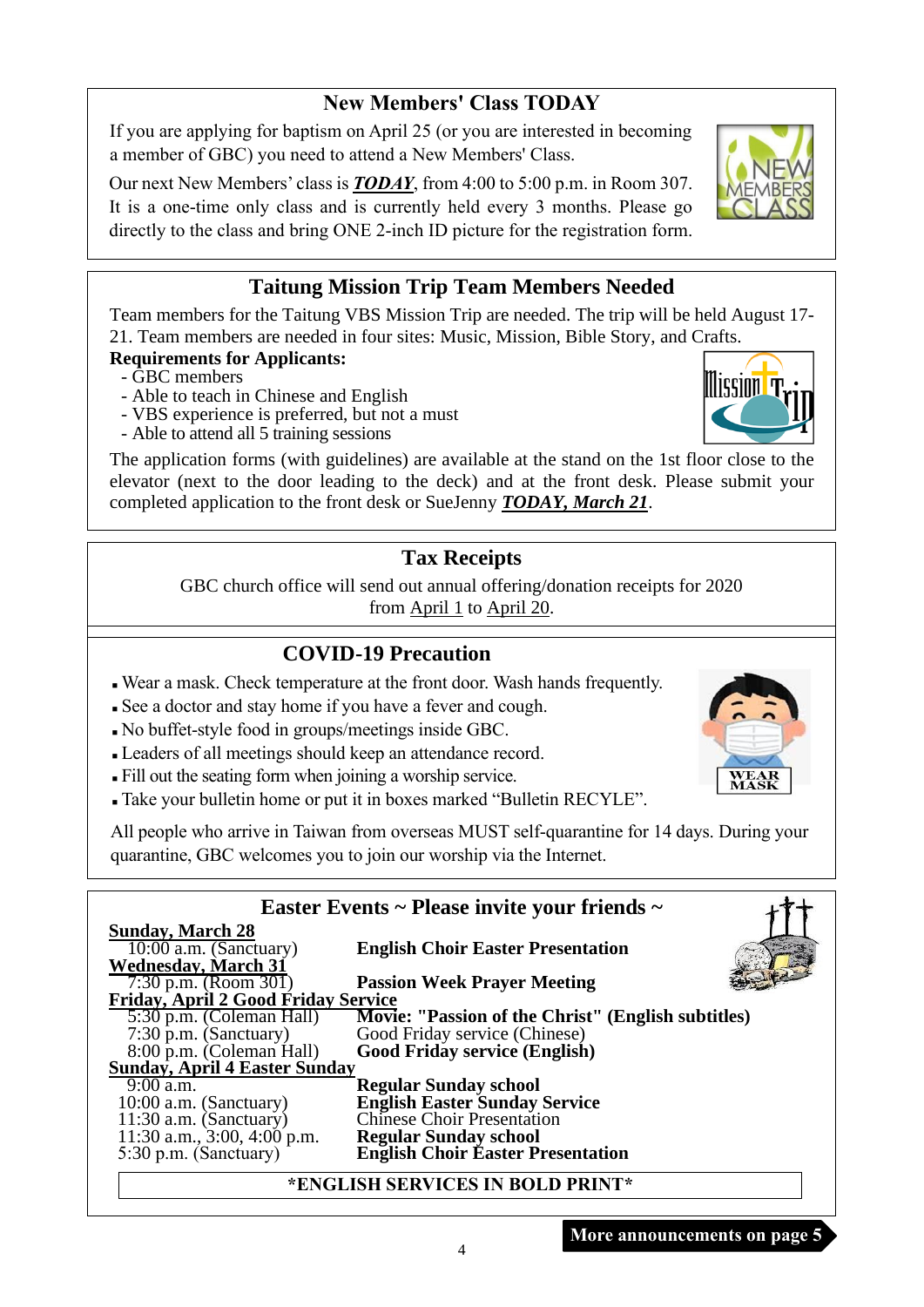# **Mabuhay Fellowship**



Today, March 21, at 2:00 p.m. in basement room B05, the Mabuhay Fellowship will have worship through songs and an inspirational talk by Wycliffe missionary Kim Chiu "*Amazing Grace--the Best Gift*", based on Romans 8:17. March birthday celebrations will follow Kim's talk. All are welcome.

The Mabuhay Fellowship comprises Filipinos aiming to share God's love and light through worship, prayer, Bible study, fellowship, gospel sharing, and ministry.

- Young Adults Fellowship (Next Meeting: April 3) Young Adults Fellowship is for young adults from the age of 20-35 to study God's Word and fellowship together on 1st and 3rd Saturdays from 4:30 to 6:00 p.m. in WanFu 22 (next to GBC building). Please join the Fellowship directly. Contact Minister Kevin Wang at kevin@gbc.org.tw if you need more information.
- **Orphanage Ministry:** Meets 2<sup>nd</sup> and 4<sup>th</sup> Sundays in Room 403 at 1:00 p.m. and leaves GBC from the front door at 2:00 p.m. No training is required. Participants in this ministry must be registered members of GBC.
- **Evergreen Bilingual Fellowship:** Evergreen Fellowship meets every Saturday night from 6:00 to 8:00 p.m. in GBC. To join, please email: [wistlesliang@hotmail.com.](mailto:wistlesliang@hotmail.com)
- Contact secretary SueJenny Hsu [\(suejenny@gbc.org.tw;](mailto:suejenny@gbc.org.tw) 2362-5321 ext 136) for the matters below:  $\star$  **Baptism:** GBC holds baptism services in the Sanctuary during the Evening Service from 5:30 p.m. on the last Sundays of January, April, July, and October. Our next baptism is on April 25.
	- ★ **Personal Information Changed?** If you want GBC to keep your updated information, such as a new phone number or new address, please provide us with your new information so that GBC can contact you or send you such things as birthday cards and offering receipts.
	- **Marriage-Related Services:** GBC provides marriage-related services (counseling on marriage problems/questions, pre-marital counseling…..) for registered members.

| <b>English Congregation Leaders</b>                                                                                                                                                                                                                                                                                                                                                                                                                                                                                                                                     |                                                                                                                                                                                                                                                                                                                                                                                                                                                                                                                                                                                                                                                                                                                                                                                                                                                                                                                  |                                          |                                                                                                                                                                                                                                                                                                                                                                                |                                                                                                                                                                                                                                                                                                                      |  |
|-------------------------------------------------------------------------------------------------------------------------------------------------------------------------------------------------------------------------------------------------------------------------------------------------------------------------------------------------------------------------------------------------------------------------------------------------------------------------------------------------------------------------------------------------------------------------|------------------------------------------------------------------------------------------------------------------------------------------------------------------------------------------------------------------------------------------------------------------------------------------------------------------------------------------------------------------------------------------------------------------------------------------------------------------------------------------------------------------------------------------------------------------------------------------------------------------------------------------------------------------------------------------------------------------------------------------------------------------------------------------------------------------------------------------------------------------------------------------------------------------|------------------------------------------|--------------------------------------------------------------------------------------------------------------------------------------------------------------------------------------------------------------------------------------------------------------------------------------------------------------------------------------------------------------------------------|----------------------------------------------------------------------------------------------------------------------------------------------------------------------------------------------------------------------------------------------------------------------------------------------------------------------|--|
| English Pastor: Nick Brideson                                                                                                                                                                                                                                                                                                                                                                                                                                                                                                                                           |                                                                                                                                                                                                                                                                                                                                                                                                                                                                                                                                                                                                                                                                                                                                                                                                                                                                                                                  |                                          |                                                                                                                                                                                                                                                                                                                                                                                |                                                                                                                                                                                                                                                                                                                      |  |
| Pastor Nick Brideson                                                                                                                                                                                                                                                                                                                                                                                                                                                                                                                                                    | Minister Priscilla Liao                                                                                                                                                                                                                                                                                                                                                                                                                                                                                                                                                                                                                                                                                                                                                                                                                                                                                          |                                          | Minister Kevin Wang                                                                                                                                                                                                                                                                                                                                                            |                                                                                                                                                                                                                                                                                                                      |  |
| <b>Adult Education</b><br>/Mission                                                                                                                                                                                                                                                                                                                                                                                                                                                                                                                                      | AM Worship                                                                                                                                                                                                                                                                                                                                                                                                                                                                                                                                                                                                                                                                                                                                                                                                                                                                                                       | Children's<br>Education/Caring           |                                                                                                                                                                                                                                                                                                                                                                                | Youth/Fellowship                                                                                                                                                                                                                                                                                                     |  |
| <b>Adult Education</b><br>Nick Brideson<br>nick@gbc.org.tw<br><b>Foreign Mission:</b><br><b>Medical/Dental Team</b><br>Armand Lim<br>rmanlim@yahoo.com<br><b>VBS</b> Team<br>Priscilla Liao<br>$priscilla(\partial gbc.org.tw)$<br><b>Taiwan Mission:</b><br><b>TaiTung Team</b><br>Cherrie Gow Lim<br>$cvgow(a)$ yahoo.com<br><b>Orphanage Ministry</b><br>Julie Chen<br>vuling0914@gmail.com<br><b>NTU Friday English</b><br><b>Conversation Group</b><br>Roy Treurnicht<br>roytreur@gmail.com<br><b>Ethiopian Students Group</b><br>Abex Tesfaye<br>abex98@gmail.com | <b>Cryroom Children's</b><br><b>Morning Music</b><br>Cherrie Gow Lim<br><b>Care Ministry</b><br>cvgow@yahoo.com<br>Abby Tu<br>$abbb{\ddot{\rm v}}\n$ tu@gmail.com<br><b>Morning Greeters</b><br><b>AWANA Preschool</b><br>Chien Ferng<br>cferng@gmail.com<br>Joanna Peng<br>Joanna1285@hotmail.com<br>Adult Choir<br><b>Hand Bell Choir</b><br><b>AWANA Spark Group</b><br>Juliet Jao<br>Crystal Turner<br>lenyinjao@gmail.com<br>elisayeh@yahoo.com<br><b>AWANA T&amp;T Group</b><br><b>Hallel Singers</b><br>Cherrie Gow Lim<br>Ming Lai<br>cvgow@yahoo.com<br>minglai88@gmail.com<br><b>Morning Fellowship Tea</b><br><b>Prayer Ministry</b><br>Yuri Shih<br>Priscilla Liao<br>yuchen phone@hotmail.com<br>$priscilla(\partial gbc.org.tw)$<br><b>Morning Multimedia</b><br><b>Hospital Visitation</b><br>Amanda Lou<br>Vicky Lin<br>gbcmorningmedia@gmail.com<br>lou.amanda@gmail.com<br><b>Small Groups</b> |                                          | <b>Evening Music Team</b><br>Alex Chen<br>gbceworshipteam@gmail.com<br><b>Evening Greeters</b><br>Vicky Kuo<br>asiaglobe999@gmail.com<br><b>Evening Multimedia</b><br>Jusak Tandean<br>itandean@yahoo.com<br>Evening Tea / Baptism<br><b>Celebration Fellowship</b><br>Michelle Cheng<br>yealincheng@yahoo.com<br><b>Baptism Support</b><br>Aline Kao<br>$aline(a)$ gbc.org.tw | <b>Trinity Youth</b><br>(Grade 7 and<br>above)<br>Grant & Kirsten<br><b>Burgess</b><br>grantburgess@live.co.za<br><b>Mabuhay Fellowship</b><br>Ava Zamora<br>avazam@yahoo.com<br><b>Young Adults</b><br>Fellowship<br>Kevin Wang<br>kevin@gbc.org.tw<br><b>Small Groups</b><br>Youth<br><b>Students</b><br>Parenting |  |
| <b>Secretarial staff</b><br>Aline Kao<br>SueJenny Hsu                                                                                                                                                                                                                                                                                                                                                                                                                                                                                                                   |                                                                                                                                                                                                                                                                                                                                                                                                                                                                                                                                                                                                                                                                                                                                                                                                                                                                                                                  | Deacon                                   | <b>Alternate Deacon</b><br>Michael Huang<br>Armand Lim                                                                                                                                                                                                                                                                                                                         |                                                                                                                                                                                                                                                                                                                      |  |
| suejenny@gbc.org.tw<br>aline@gbc.org.tw                                                                                                                                                                                                                                                                                                                                                                                                                                                                                                                                 |                                                                                                                                                                                                                                                                                                                                                                                                                                                                                                                                                                                                                                                                                                                                                                                                                                                                                                                  | mhuang500@yahoo.com<br>rmanlim@yahoo.com |                                                                                                                                                                                                                                                                                                                                                                                |                                                                                                                                                                                                                                                                                                                      |  |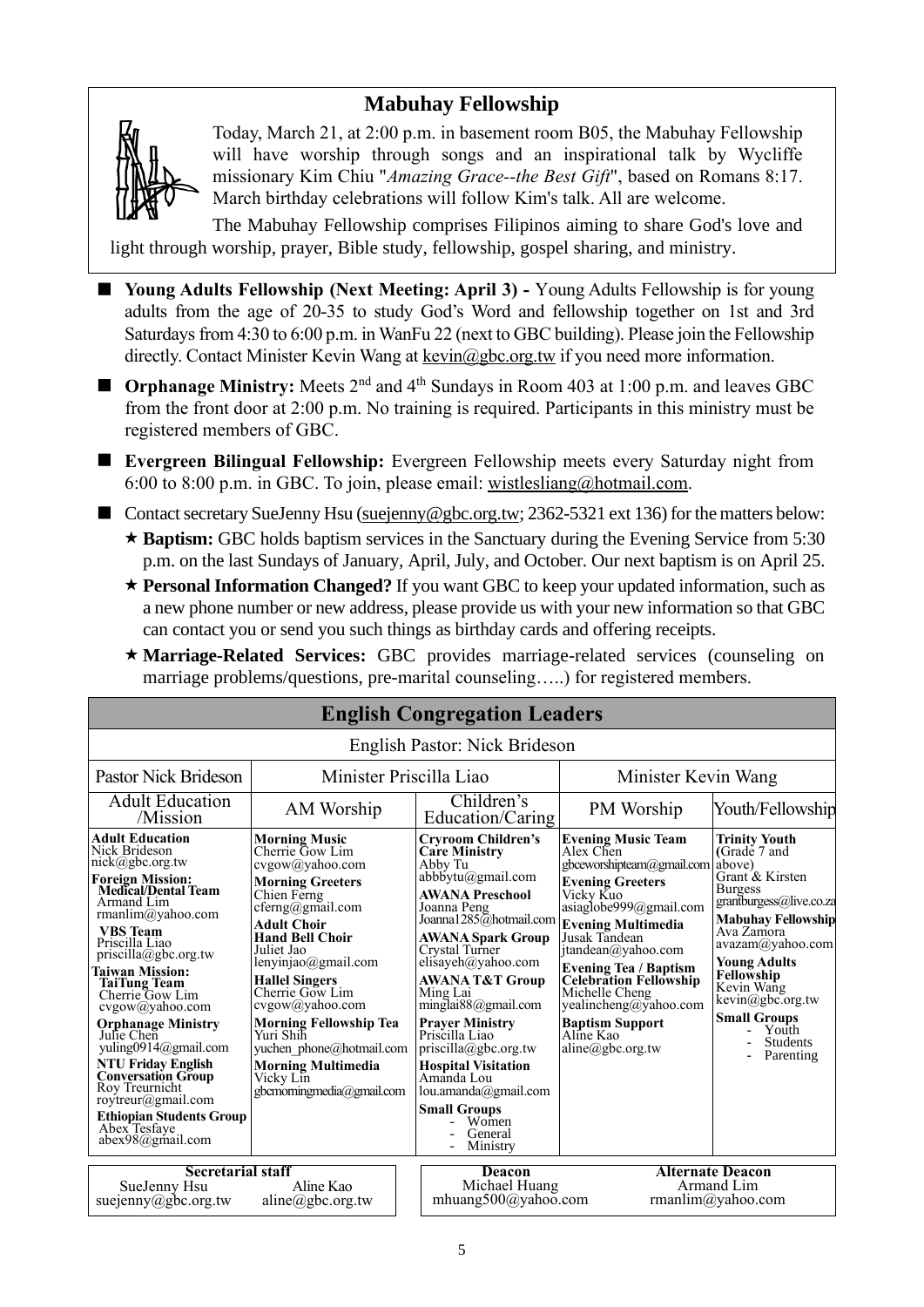| $\star\star$ Sunday School Information – Join a class directly $\star\star$ |                                                                                                        |                                        |  |  |  |
|-----------------------------------------------------------------------------|--------------------------------------------------------------------------------------------------------|----------------------------------------|--|--|--|
| <b>Class</b>                                                                | Time & Room                                                                                            |                                        |  |  |  |
| <b>Beginning Christian Life</b>                                             | To go to both the Calvary and Mount of Olive rooms:<br>take the stairs by the front desk, 2.5th floor. |                                        |  |  |  |
| Alpha – New and non-Christians                                              | 11:30 a.m.                                                                                             | Calvary Room                           |  |  |  |
| Christianity 101 - required for baptism                                     | 11:30 a.m.                                                                                             | Mount of Olives                        |  |  |  |
|                                                                             | 9:00 a.m.                                                                                              | <b>Mount of Olives</b>                 |  |  |  |
|                                                                             |                                                                                                        | Room B03 - in Bahasa                   |  |  |  |
|                                                                             |                                                                                                        | Room B04                               |  |  |  |
|                                                                             | $11:30$ a.m.                                                                                           | Room B05                               |  |  |  |
| <b>Bible Studies for Life</b>                                               |                                                                                                        | WanFu 22A                              |  |  |  |
|                                                                             |                                                                                                        | WanFu 22C                              |  |  |  |
|                                                                             | $2:30$ p.m.                                                                                            | Room changed<br>Room 302<br>from today |  |  |  |
|                                                                             | $4:00$ p.m.                                                                                            | Room 305                               |  |  |  |
| <b>Bible Interpretation</b>                                                 | $3:00$ p.m.                                                                                            | Room changed<br>Room 306<br>from today |  |  |  |
| <b>Youth: Gracde 7 and above</b>                                            |                                                                                                        |                                        |  |  |  |
| <b>Bible Studies for Life</b>                                               | $11:30$ a.m.                                                                                           | Room 405                               |  |  |  |
| <b>Children</b>                                                             |                                                                                                        |                                        |  |  |  |
| Nursery - Age 3 and under                                                   | $11:20$ a.m. $-12:50$ p.m.                                                                             | Kindergarten                           |  |  |  |
| Preschool - Age 3 to 5                                                      | $11:40$ a.m. $-12:40$ p.m.                                                                             | Room 403                               |  |  |  |
| AWANA - Kindergarten (大班) to Grade 6                                        | $11:30$ a.m. $-1:00$ p.m.                                                                              | Rooms 401 / 404                        |  |  |  |

| $\star \star$ Fellowships – Join a fellowship directly $\star \star$                                    |                            |            |  |  |
|---------------------------------------------------------------------------------------------------------|----------------------------|------------|--|--|
| Fellowship<br>Time<br>Location                                                                          |                            |            |  |  |
| Mabuhay                                                                                                 | Sundays $2:00 - 4:00$ p.m. | <b>B05</b> |  |  |
| $1st$ & 3 <sup>rd</sup> Saturdays 4:30 - 6:00 p.m.<br>Young Adults $(20 - 35 \text{ y.o.})$<br>WanFu 22 |                            |            |  |  |

| $\star\star$ Small Groups – Contact the leader to join $\star\star$                                               |                                            |                                                       |                                                           |  |
|-------------------------------------------------------------------------------------------------------------------|--------------------------------------------|-------------------------------------------------------|-----------------------------------------------------------|--|
| <b>Type</b>                                                                                                       | <b>Name</b>                                | Day/Time                                              | <b>Location/Contact Emails</b>                            |  |
| <b>Students</b>                                                                                                   | NTU Friday English<br>Conversation Group   | Friday<br>$12:20 - 1:10$ pm                           | <b>NTU</b><br>roytreur@gmail.com                          |  |
|                                                                                                                   | <b>International Students Group</b>        | Friday<br>$7:30 - 9:00 \text{ pm}$                    | WanFu 22A<br>cesaledro57@gmail.com                        |  |
| Language/<br>Nationality                                                                                          | <b>Ethiopian Students Group</b>            | Sunday<br>$7:00 - 9:00$ pm                            | Room 307<br>$abex98$ @gmail.com                           |  |
| Parenting                                                                                                         | Parenting Group                            | $2nd$ & 4 <sup>th</sup> Sunday<br>11:30 am - 12:30 pm | GBC Room 402<br>rod syverson@hotmail.com                  |  |
|                                                                                                                   | Salt $&$ Light                             | Sunday<br>$1:30 - 3:00$ pm                            | <b>GBC</b> Mount of Olives Room<br>paulhan2908@gmail.com  |  |
|                                                                                                                   | <b>Bilingual Interpretation Group</b>      | Sunday<br>$3:00 - 5:00$ pm                            | GBC Room 303<br>cfindler@yahoo.com                        |  |
|                                                                                                                   | Crown of Beauty                            | Saturday<br>$2:00 - 4:00$ pm                          | <b>GBC</b> Mount of Olives Room<br>clemence4261@gmail.com |  |
| General                                                                                                           | Thursday Night Bible<br><b>Study Group</b> | Thursday<br>$7:30 - 9:00$ pm                          | GBC Room 301<br>rod syverson@hotmail.com                  |  |
|                                                                                                                   | NanGang Bible<br><b>Study Group</b>        | Friday<br>$7:00 - 9:30$ pm                            | NanGang<br>sagitamaria@gmail.com                          |  |
|                                                                                                                   | YungHe Bible Study Group                   | Friday<br>$7:00 - 8:30$ pm                            | YungHe<br>yedukondaluster@gmail.com                       |  |
|                                                                                                                   | HsinChu Bible Study Group                  | Friday<br>$7:30 - 8:45$ pm                            | HsinChu<br>rmanlim@yahoo.com                              |  |
| Ministry                                                                                                          | <b>Hospital Visitation Group</b>           | Thursday<br>$1:30 - 2:30$ pm                          | Near GBC<br>lou.amanda@gmail.com                          |  |
| If you are interested in starting a new group,<br>please contact Minister Priscilla Liao at priscilla@gbc.org.tw. |                                            |                                                       |                                                           |  |